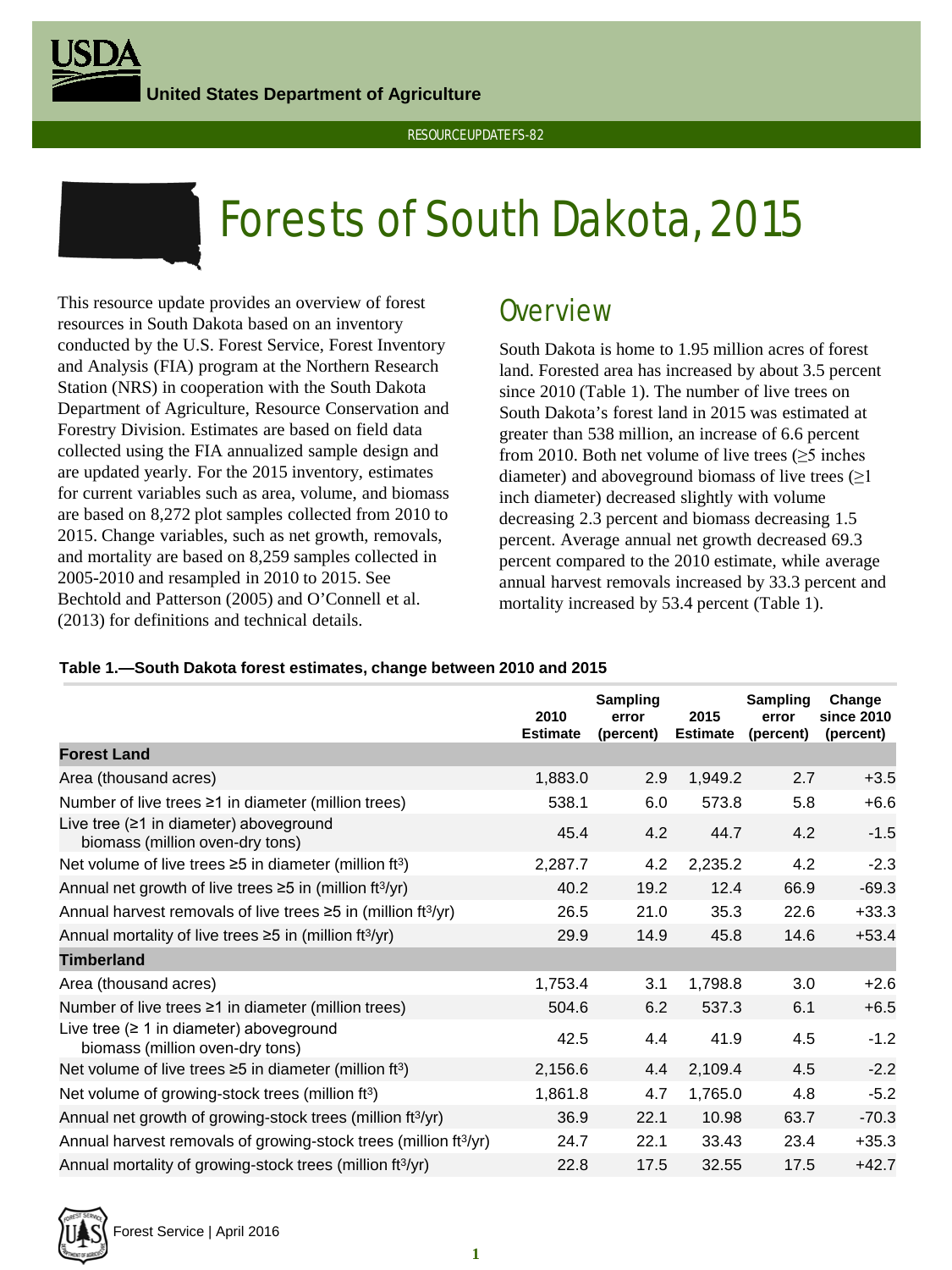### Forest Area



**Figure 1.—Forest land in each of the two Survey Units, South Dakota.**

South Dakota is divided into two survey units (Fig. 1). Statewide forest land area is 1.95 million acres  $\pm$ 52,600 acres, roughly 4 percent of total land area in the State. The Western Survey Unit, home to the Black Hills, supports most of the forest land area in South Dakota (about 1.52 million acres), and is 13.6 percent forested. The Eastern Survey Unit has considerably less forest land (about 429,000 acres) and is just 1.1 percent forested.

Area of South Dakota forest land and timberland has remained relatively stable, with modest increases and decreases, over the last few years after a steady increase in the early 2000s (Fig. 2).

The ponderosa pine forest type occupies the largest proportion of forest land in South Dakota at 1.12 million acres (Fig. 3). The next most common forest types are sugarberry/hackberry/elm/green ash at 95,700 acres, bur oak at 88,400 acres, and white spruce at 77,000 acres. Area of nonstocked forest land amounted to 171,700 acres.



**Figure 2.—Area of forest land and timberland by year, South Dakota.** 



**Figure 3.—Area of forest land by top six forest types and stand size class by area, 2015. Note: Large diameter trees are at least 11.0 inches diameter for hardwoods and at least 9.0 inches diameter for softwoods. Medium diameter trees are at least 5.0 inches diameter but not as large as large diameter trees. Small diameter trees are less than 5.0 inches diameter.**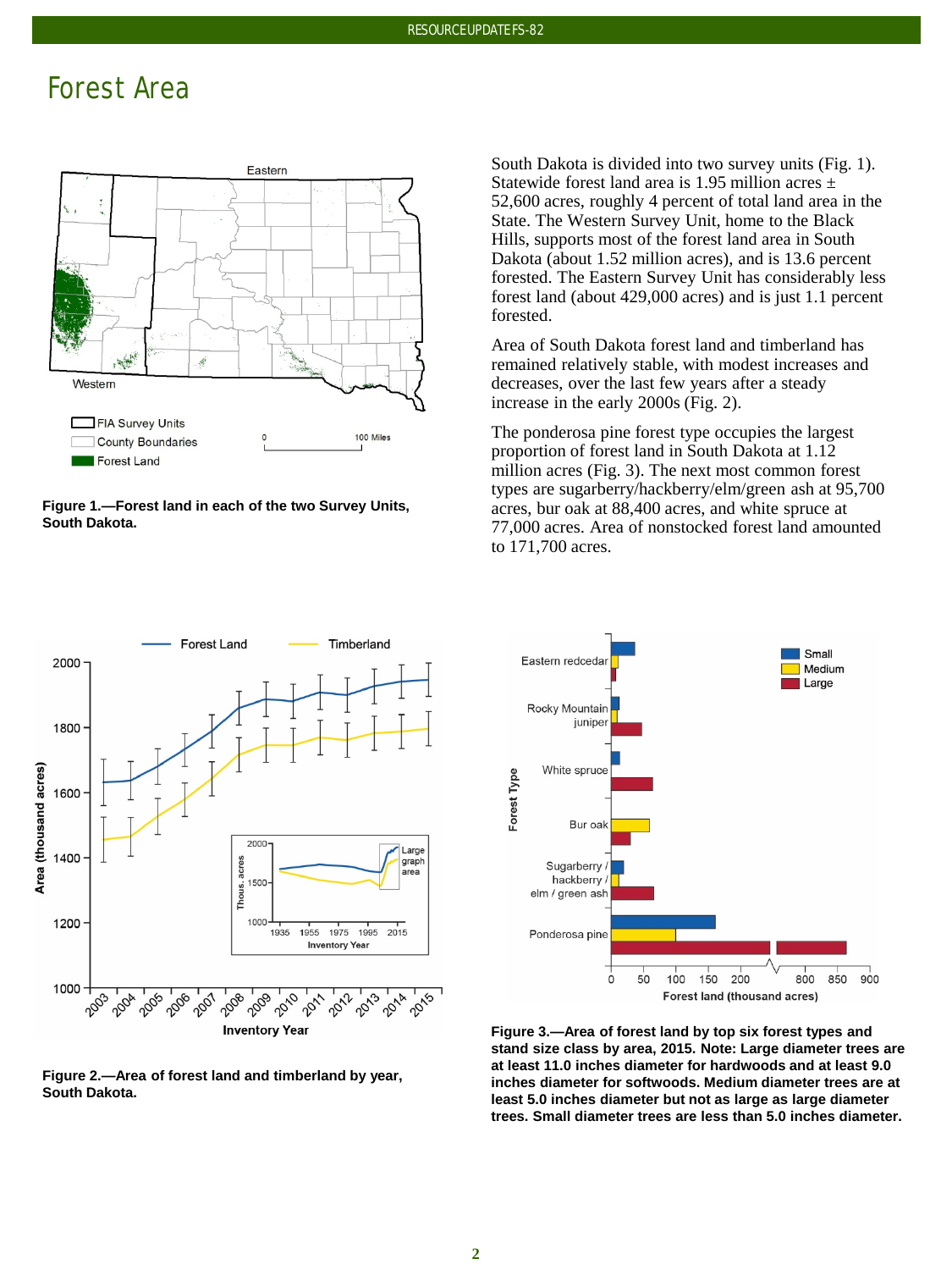# Volume, Biomass, and Trends

Twenty-seven species (including unknowns collected to the genus level) were recorded on South Dakota forest land in 2015. Ponderosa pine, bur oak*,* white spruce, and green ash are the most numerous species by number of live trees (Table 2). Eastern hophornbeam (*Ostrya virginiana*) is also a common species found in South Dakota forests with over 28 million trees, making it the fourth most plentiful species by number of trees; however, it accounts for very little live tree volume.

Ponderosa pine continues to rank first for live tree volume on forest land with 1.65 billion cubic feet (Table 2), a decrease of about 5.4 percent from the 2010 inventory. This species accounts for 74 percent of South Dakota's live tree volume. Bur oak and eastern cottonwood each account for about 5 percent of the live tree volume on forest land.

The average annual net growth on forest land was 12.4 million cubic feet (Table 1). Average mortality was 45.8 million cubic feet on average, annually. Removals were 35.3 million cubic feet, for a growth to removal ratio of 0.35.

South Dakota's removals are, on average, about 1.5 percent of the total standing volume per year. The vast majority of removals are ponderosa pine (Table 2). An epidemic of mountain pine beetle (*Dendroctonus ponderosae*; MPB) is currently affecting ponderosa pine in the Black Hills. A key management strategy to slow the spread of MPB is felling infested trees, cutting the trunks into short logs, and leaving them in place on the ground, which can significantly reduce the number of beetles emerging compared to standing infested trees (Ball and Taecker 2013). Had infested trees not been treated this way, the estimates may have shown higher mortality and lower removals in ponderosa pine.

South Dakota has more than 44.7 million oven-dry tons of biomass on forest land. Ponderosa pine accounts for the vast majority—68 percent—of the total. The 44.7 million dry tons of biomass equates to 22.4 million tons of carbon in South Dakota's forests. About 61 percent of the biomass is on public land and 39 percent on private land, stressing the important roles that both public land management agencies and private landowners have in the management and protection of South Dakota's forest resource.

**Table 2.—Number, volume, biomass, growth, mortality, and removals of live trees on forest land by species of the top 12 tree species by net volume, South Dakota, 2015**

| <b>Common name</b>        | Latin name                | <b>Million</b><br>trees <sup>a</sup> | Net volume <sup>b</sup><br>(million $ft3$ ) | Aboveground<br>biomass <sup>a</sup><br>(thousand dry<br>tons) | Average annual<br>net growth <sup>b</sup><br>(thousand ft <sup>3</sup> ) | Average annual<br>mortalityb<br>(thousand ft <sup>3</sup> ) | Average annual<br>harvest<br>removalsb<br>(thousand ft <sup>3</sup> ) |
|---------------------------|---------------------------|--------------------------------------|---------------------------------------------|---------------------------------------------------------------|--------------------------------------------------------------------------|-------------------------------------------------------------|-----------------------------------------------------------------------|
| Ponderosa pine            | Pinus ponderosa           | 348.9                                | 1,646.4                                     | 30,504.4                                                      | $-613.4$                                                                 | 36,549.9                                                    | 33,069.7                                                              |
| Bur oak                   | Quercus<br>macrocarpa     | 31.3                                 | 113.8                                       | 3,532.5                                                       | 1,342.5                                                                  | 639.2                                                       |                                                                       |
| Eastern<br>cottonwood     | Populus<br>deltoides      | 1.9                                  | 107.0                                       | 1,941.6                                                       | 3,134.7                                                                  | 846.2                                                       |                                                                       |
| White spruce              | Picea glauca              | 31.5                                 | 92.2                                        | 1,655.7                                                       | 1,604.4                                                                  | 1,119.0                                                     | 1,060.0                                                               |
| Green ash                 | Fraxinus<br>pennsylvanica | 28.8                                 | 82.1                                        | 2,452.5                                                       | 1,164.2                                                                  | 1,803.4                                                     | 12.9                                                                  |
| American elm              | Ulmus americana           | 5.7                                  | 35.7                                        | 809.9                                                         | 612.4                                                                    | 1,707.6                                                     | 213.6                                                                 |
| Rocky Mountain<br>juniper | Juniperus<br>scopulorum   | 20.8                                 | 35.2                                        | 552.5                                                         | 804.1                                                                    | 252.6                                                       |                                                                       |
| <b>Boxelder</b>           | Acer negundo              | 8.1                                  | 31.1                                        | 717.3                                                         | 1,592.5                                                                  | 418.5                                                       | 626.2                                                                 |
| Eastern redcedar          | Juniperus<br>virginiana   | 18.8                                 | 22.5                                        | 540.0                                                         | 1,587.4                                                                  | 0.0                                                         |                                                                       |
| Siberian elm              | Ulmus pumila              | 2.7                                  | 20.6                                        | 518.7                                                         | 726.9                                                                    | 180.5                                                       | 191.9                                                                 |
| Quaking aspen             | Populus<br>tremuloides    | 18.0                                 | 16.5                                        | 379.0                                                         | $-556.8$                                                                 | 1,265.0                                                     | 108.9                                                                 |
| Hackberry                 | Celtis<br>occidentalis    | 1.7                                  | 6.9                                         | 179.4                                                         | 344.3                                                                    | 117.6                                                       |                                                                       |

<sup>a</sup> *Trees ≥1 inch diameter*

<sup>b</sup> *Trees ≥5 inches diameter*

*Note: Table cells without observation are indicated by --. A value of 0.0 is due to rounding of a small value.*